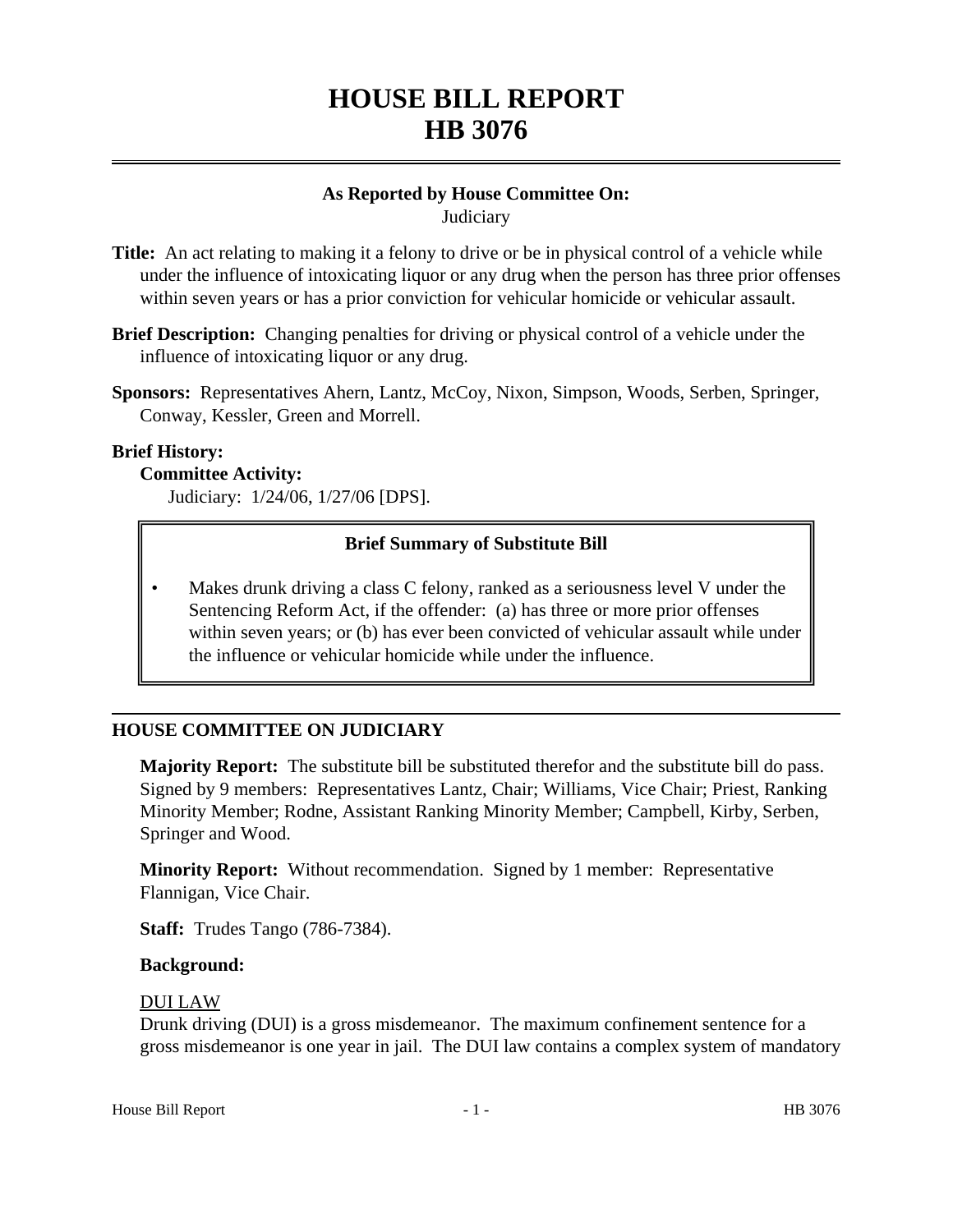minimum penalties that escalate based on the number of prior offenses and the concentration of alcohol (BAC) in the offender's blood or breath. The minimum penalties are as follows:

# *First offense:*

- *BAC under 0.15 or no BAC for reasons other than refusal* one day in jail or 15 days of electronic monitoring; \$350 fine; 90 days license loss.
- *BAC of 0.15 or higher or person refused BAC* two days in jail or 30 days of electronic monitoring; \$500 fine; one year license loss or two years if refused BAC.

# *One prior offense within seven years:*

- *BAC under 0.15 or no BAC for reasons other than refusal -* 30 days in jail and 60 days of electronic monitoring; \$500 fine; two years license loss.
- *BAC of 0.15 or more or person refused BAC* 45 days in jail and 90 days of electronic monitoring; \$750 fine; 900 days license loss or three years if refused BAC.

# *Two or more prior offenses within seven years:*

- *BAC under 0.15 or no BAC for reasons other than refusal* 90 days in jail and 120 days of electronic monitoring; \$1000 fine; three years license loss.
- *BAC of 0.15 or more or person refused BAC* 120 days in jail and 150 days of electronic monitoring; \$1500 fine; four years license loss.

A "prior offense" counts to increase an offender's sentence under the DUI laws if the arrest for that offense occurred within seven years of the arrest for the current offense. "Prior offenses" include convictions for: (a) DUI; (b) vehicular homicide and vehicular assault if either was committed while under the influence; (c) negligent driving after having consumed alcohol ("wet neg"), reckless driving, and reckless endangerment if the original charge was DUI; and (d) any equivalent local DUI ordinance or out-of-state law. In addition, a deferred prosecution for DUI or "wet neg" counts as a prior offense even if the charges are dropped after successful completion of the deferred prosecution treatment program.

In addition to serving mandatory jail time, a DUI offender is subject to other sanctions that include alcohol assessment, the mandatory use of an ignition interlock system on any vehicle the offender drives, and probation.

## FELONY SENTENCING UNDER THE SENTENCING REFORM ACT

An adult who is convicted of a felony is sentenced under the provisions of the Sentencing Reform Act (SRA). The SRA has a sentencing grid in statute that provides a standard sentence range based on the seriousness level of the current offense and the offender's prior criminal history score. Unless the sentencing judge imposes an exceptional sentence upward or downward, the sentencing judge will sentence the offender to a period of confinement within that standard range. However, in no case may a sentence be longer than the maximum allowed by statute for a particular class of felony. For class C felonies, this maximum is five years in prison.

Felonies are "ranked" in the SRA from Level I (low) to Level XVI (high). An offender's criminal history score ranges from 0 to 9+ and is calculated based on numerous factors, including the number of prior felony convictions and the relationship between those prior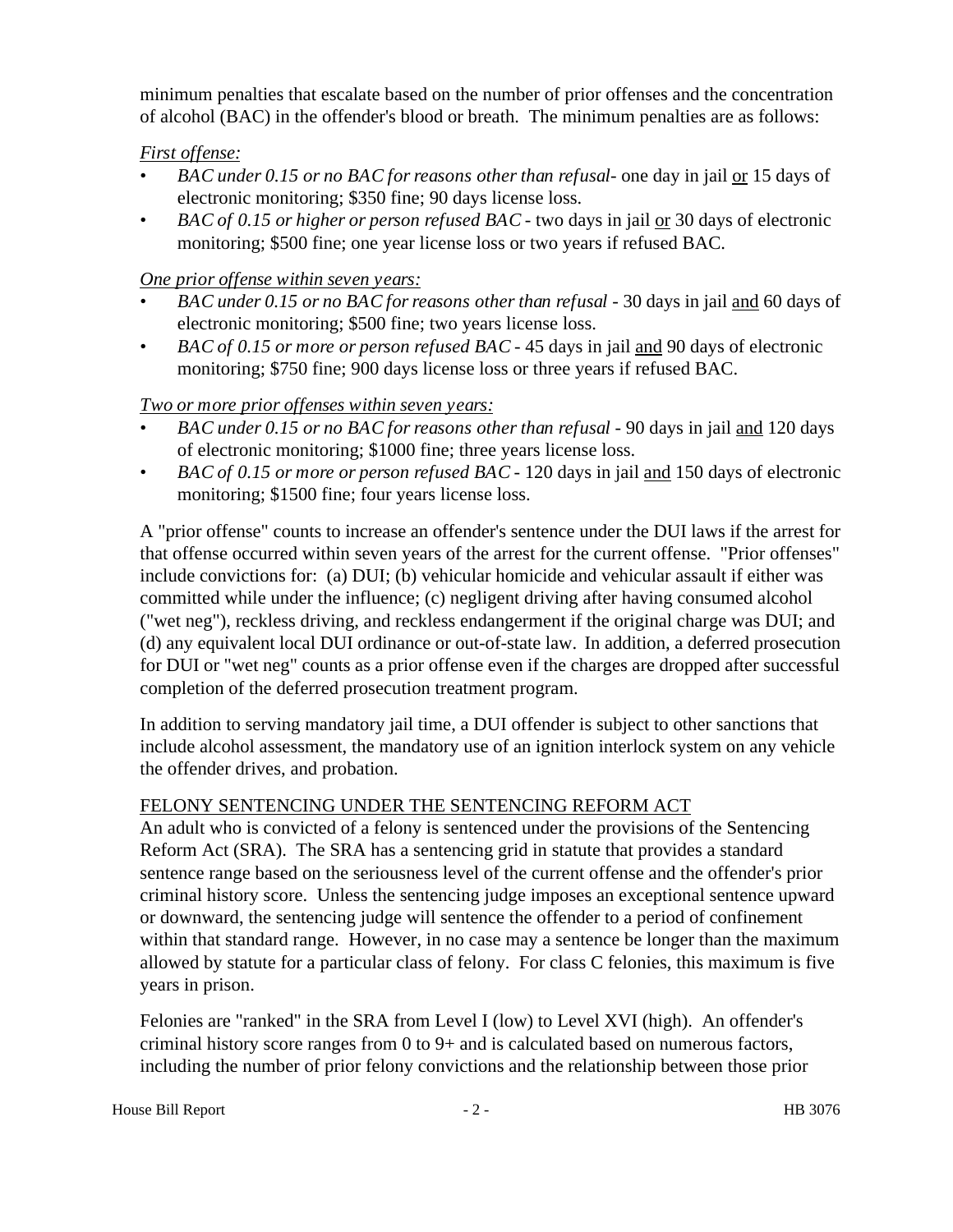convictions and the current offense. A few prior non-felony crimes can count toward an offender's score in sentencing for a current felony. "Serious traffic" offenses, which include DUI, are non-felony crimes that count when the current offense is a felony traffic offense. Prior felony traffic offenses, which include vehicular assault and vehicular homicide, count double when the current offense is also a felony traffic offense.

The SRA has "washout" periods that determine how long a prior conviction continues to count toward an offender's score. Class C felonies and serious traffic offenses wash out if the offender has spent five years without committing an offense since the date of his or her release from confinement.

The SRA also has sentencing alternatives for some types of offenders, such as the first-time offender waiver program, drug offender sentencing alternative (DOSA), and work ethic camp.

At the time of sentencing, the court also imposes a term of community custody for certain offenders, including those offenders who have been convicted of an offense categorized as a "Crime Against Persons." Conditions of community custody and levels of supervision are based on risk. The court has discretion when setting the range of community custody, but generally, the range for a person convicted of a "Crime Against Persons" will be between nine to 18 months.

Under the SRA, an offender may earn an early release of up to 50 percent off a sentence for less serious offenses. For offenses categorized as "Crimes Against Persons" and other serious offenses, an offender may receive earned early release time up to one-third off.

## JUVENILE ADJUDICATIONS

The Juvenile Justice Act governs the disposition (or sentencing) of juvenile offenders. The act contains a disposition grid with presumptive sanctions based on the seriousness of the offense and prior criminal history. Offenses are "categorized" (very much like ranking in the SRA) between Category E (least serious) through Category A+ (most serious). A DUI is categorized as a D offense. A juvenile adjudicated of DUI who has no prior criminal history will typically receive local sanctions, meaning the court may impose one or all of the following: 0-30 days in confinement in a local juvenile detention facility; 0-12 months of community supervision; 0-150 hours of community restitution; and/or \$0-\$500 fine. More serious offenders are subject to confinement in the state juvenile facility.

The Juvenile Justice Act provides disposition alternatives that give courts discretion to suspend the juvenile's disposition and impose conditions. Some of those alternatives include the suspended disposition alternative, the chemical dependency disposition alternative, and the mental health disposition alternative.

## **Summary of Substitute Bill:**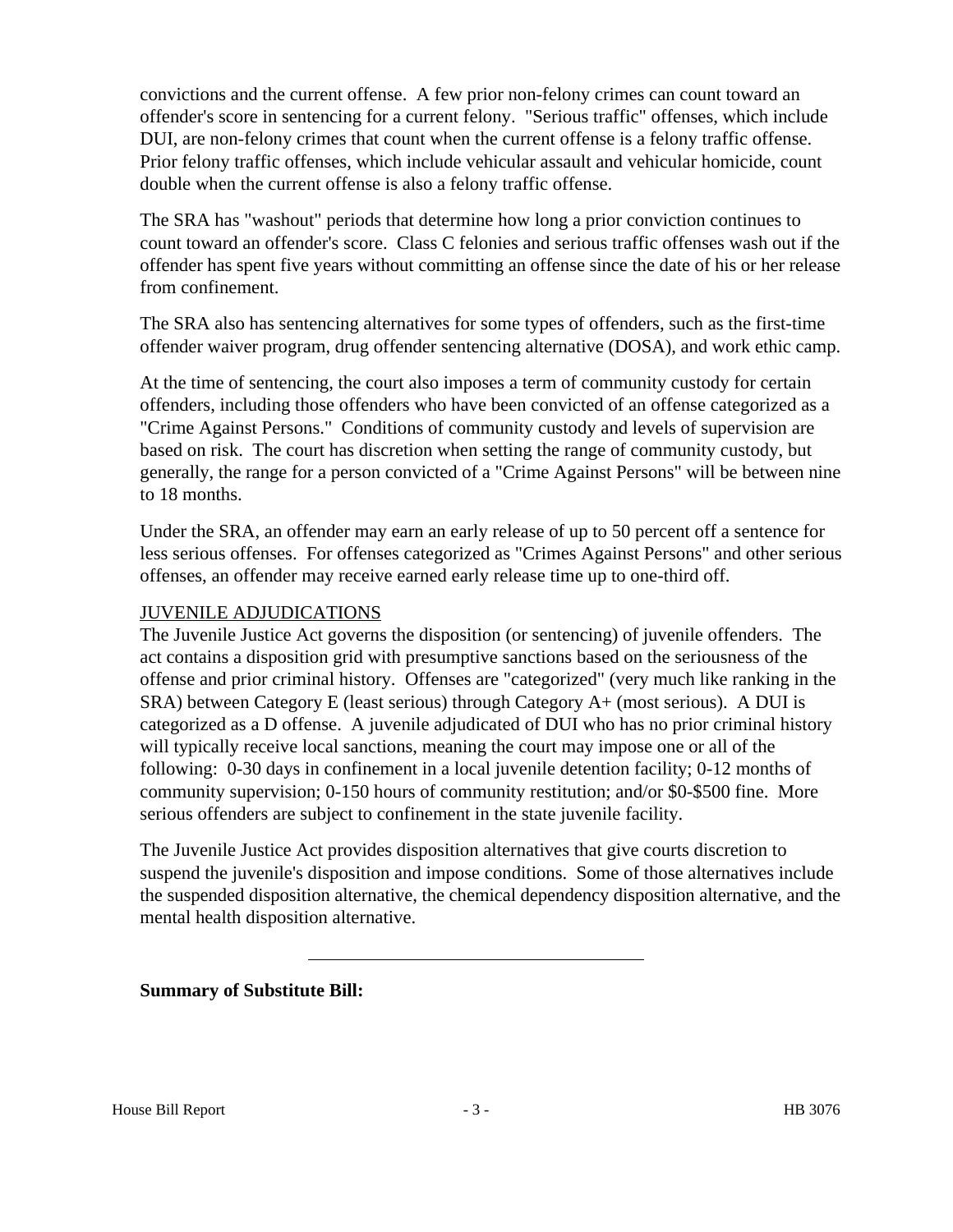A DUI is a class C felony if the offender: (a) has three or more prior offenses within seven years; or (b) has ever been convicted of vehicular homicide while under the influence of alcohol or drugs or vehicular assault while under the influence of alcohol or drugs.

Felony DUI is a Level V offense. This means a DUI offender with three prior misdemeanor DUIs will receive a presumptive sentence range of 15 - 20 months. A DUI offender with only one prior vehicular assault will have that prior count double, as provided under current SRA rules, and receive a presumptive sentence range of 13 - 17 months.

Felony DUI is categorized as a "Crime Against Persons" under the SRA. This means the offender is eligible for earned early release not to exceed one-third of his or her sentence and community custody provisions apply.

An offender is not eligible for the first time offender waiver program, DOSA, or work ethic camp. The court must order the offender to undergo treatment during incarceration. The offender shall be liable for the costs of treatment unless the court finds the offender indigent and no third-party insurance is available. The license suspension and ignition interlock provisions under the misdemeanor DUI laws apply.

The provisions under the SRA related to "wash out" periods and vacation of records are amended to include the seven year period in which "prior offenses" under the DUI laws are counted.

Under the Juvenile Justice Act, felony DUI is made a Category B+ offense. This means a juvenile with zero or one prior adjudication will receive a presumptive disposition range of 15 - 36 weeks in a state juvenile facility. Categorizing the offense as a B+ makes the juvenile ineligible for the chemical dependency disposition alternative, but not the suspended disposition alternative.

# **Substitute Bill Compared to Original Bill:**

The substitute bill places sentencing of felony DUI under the Sentencing Reform Act, rather than exempting it from the SRA, as the original bill did.

**Appropriation:** None.

**Fiscal Note:** Requested on January 16, 2006.

**Effective Date of Substitute Bill:** The bill takes effect 90 days after adjournment of session in which bill is passed, except section 21 which reinstates prior law related to the definitions in the Sentencing Reform Act after a scheduled expiration and takes effect July 1, 2006.

**Testimony For:** (In support) Repeat DUI offenders are getting off too easy under the current law. They don't get serious time because DUI is a misdemeanor regardless of how many DUIs an offender has in his past. This bill will impose prison time. It has been worked and changed over the years. This bill also addresses cases where a person has previously committed vehicle homicide. Washington is just one of three states that does not have a